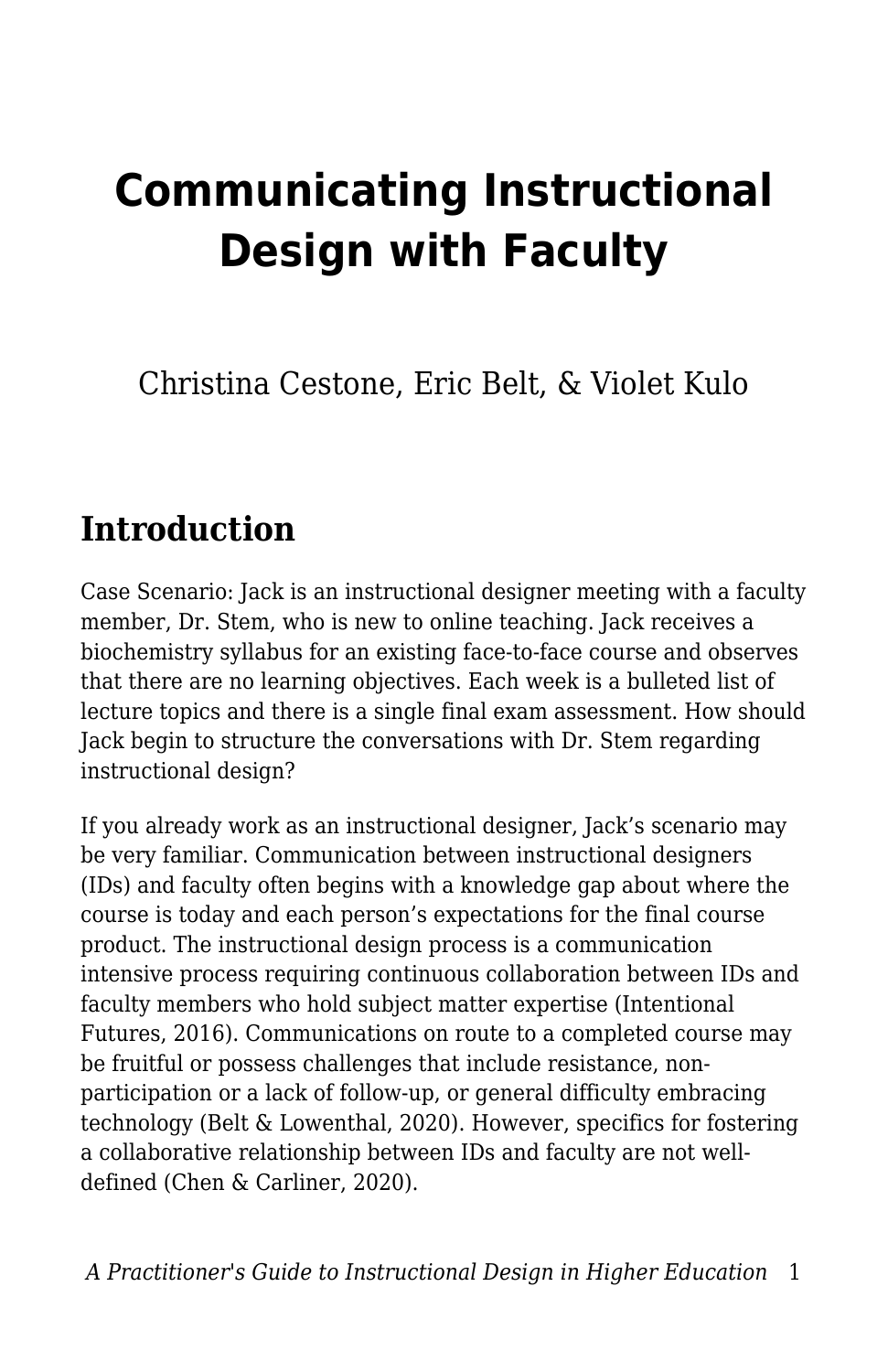Three common challenges that IDs face are lack of faculty buy-in, working with subject matter experts, and faculty awareness or misconceptions of an IDs role (Intentional Futures, 2016; Richardson et al., 2019). Differences in understanding educational terminology or practices, like writing learning objectives, may derail communications. Researchers suggest that interpersonal communication skills such as building trust and rapport, active listening, asking effective questions, open-mindedness, and developing a common vocabulary are essential for fostering successful positive working relationships between faculty and IDs (Chen & Carliner, 2020; Richardson et al., 2019). Experienced IDs report that interpersonal and communication skills like listening, understanding, and providing clear feedback are the most frequently applied skills for fruitful collaborations (Ferguson, 2018).

Generally, research on instructional design tends to take the viewpoint of the ID and focuses less on the faculty perspective (Chen & Carliner, 2020; Richardson et al., 2019). In this chapter, we intentionally take a faculty perspective, describing the spaces where faculty commonly learn about teaching, in an effort to show how these spaces provide opportunities to facilitate communications between the ID and faculty. The purpose of this chapter is to provide tools and suggestions for structuring effective communications with faculty members in different settings where faculty learn and across stages of the instructional design (ID) process. In this respect, we hope that the application questions and communication tools can be useful for IDs, in order to overcome challenges of faculty buy-in, working with subject matter experts, and faculty learning about the ID role.

### **Contexts for Learning about Instructional Design**

Opportunities for instructional design communications may emerge anytime faculty are learning about teaching – a dimension of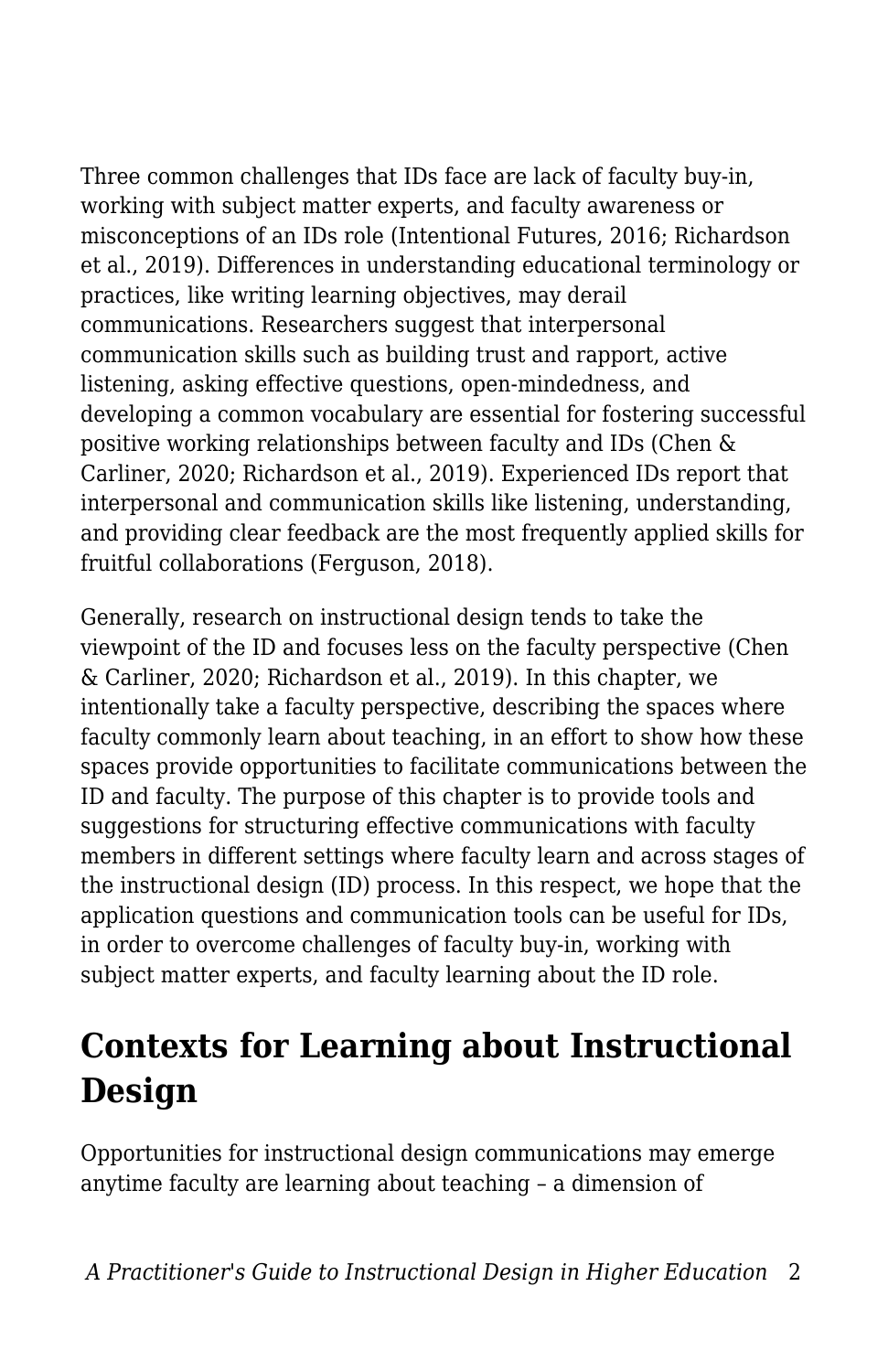educational or faculty development. Faculty development practice and research emerged in the 1970s and since then, many approaches to faculty development for instructional or teaching improvement have been implemented and studied. A national survey of directors of centers for teaching and learning revealed that preparing faculty for teaching online and distance education ranked fourth among all services offered (Beach et al., 2016). Indeed, the COVID-19 pandemic and disruption to face-to-face learning worldwide has increased the demand for faculty to understand effective instructional design as never before.

The next sections describe four common approaches used to prepare faculty for teaching online and in use by many institutions (Beach et al., 2016). Common faculty development approaches range from individual-level interactions to group-level collaborations including: 1) experience-based learning, 2) workshops, 3) faculty learning communities, and 4) peer-supported learning. To help IDs new to the field of instructional design effectively achieve the desired outcome of their interactions with faculty, we provide a brief description of the faculty development approach, an explanation of how IDs might communicate in each scenario, and a prompt for use by IDs.

The Appendix details suggest how one-one communication between IDs and faculty typically occurs in our experience with faculty members. The first column (i.e., from top-to-bottom) addresses aspects of communication (e.g., purpose, approach, frequency, prose/prompts, and intended/expected outcomes) that are pertinent for fruitful collaborations between IDs and faculty. We contend different aspects of communication will evolve as a course design project evolves from start to finish. To capture this evolution, we organize prompts by stages of the ADDIE model (Analyze, Develop, Design, Implement, Evaluate; Branch, 2009) so that given a stage of development, IDs have a useful reference for structuring conversations. An ID may find the best approach to using this matrix is by reading each column from top-to-bottom, left-to-right.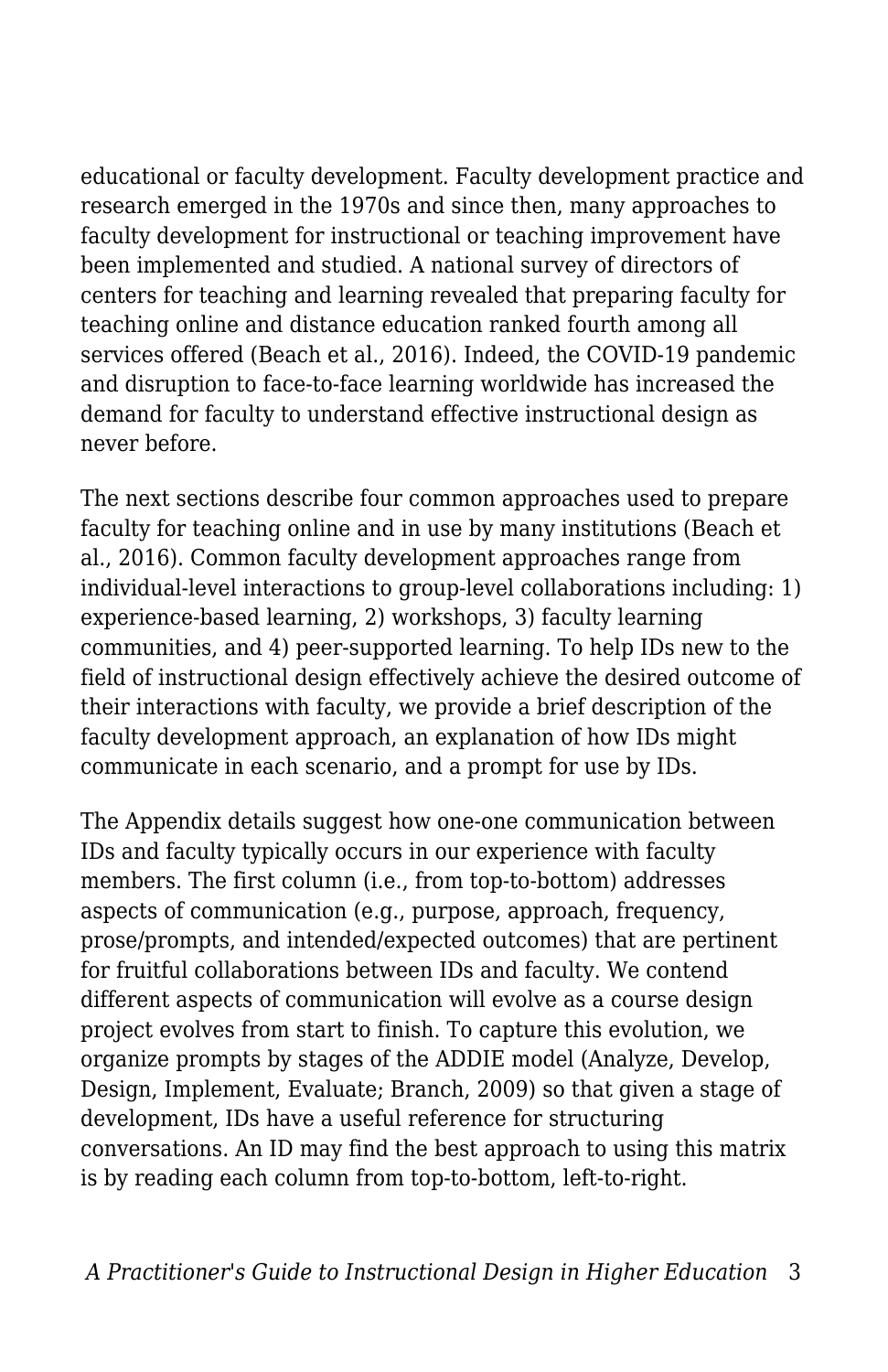Finally, we refer to Jack's and Dr. Stem's scenario as a basis for practice application exercises throughout the chapter. The communication strategies in the Appendix at the end of the chapter are sourced from experienced instructional designers, literature, and our own practice working with faculty in a center for teaching and learning. These strategies reflect practices across disciplines and subject matter, at community colleges, traditional four-year, and graduate and professional universities.

## **Communicating with Individual Faculty**

Communicating about instructional design may begin as a one-to-one conversation between an ID and a faculty member, who may be experienced or inexperienced with the instructional design process. In this approach, faculty learn about instructional design by engaging in the process overtime. Experiential learning focuses on how individuals learn directly by doing, reflecting on their experience, and experimenting with new learning (Kolb & Fry, 1974). Many communications between faculty and IDs occur in this experiential learning context because faculty members have unique prior experiences, educational knowledge, and comfort with teaching online.

Generally, experiential learning requires two conditions to be met for the experience to result in learning. These conditions are activation of prior knowledge and the connection of prior knowledge to the current experience (Bransford et al., 2000; Merriam & Caffarella, 1999). At this stage, communications should aim to establish rapport and surface the faculty member's prior knowledge about instructional design. The Appendix details how one-one communication between IDs and faculty can occur and change in each phase of the ADDIE model. For example, IDs may ask the faculty member to outline the focal or primary objectives of the course. This step eases faculty into the practice of writing learning objectives or provides information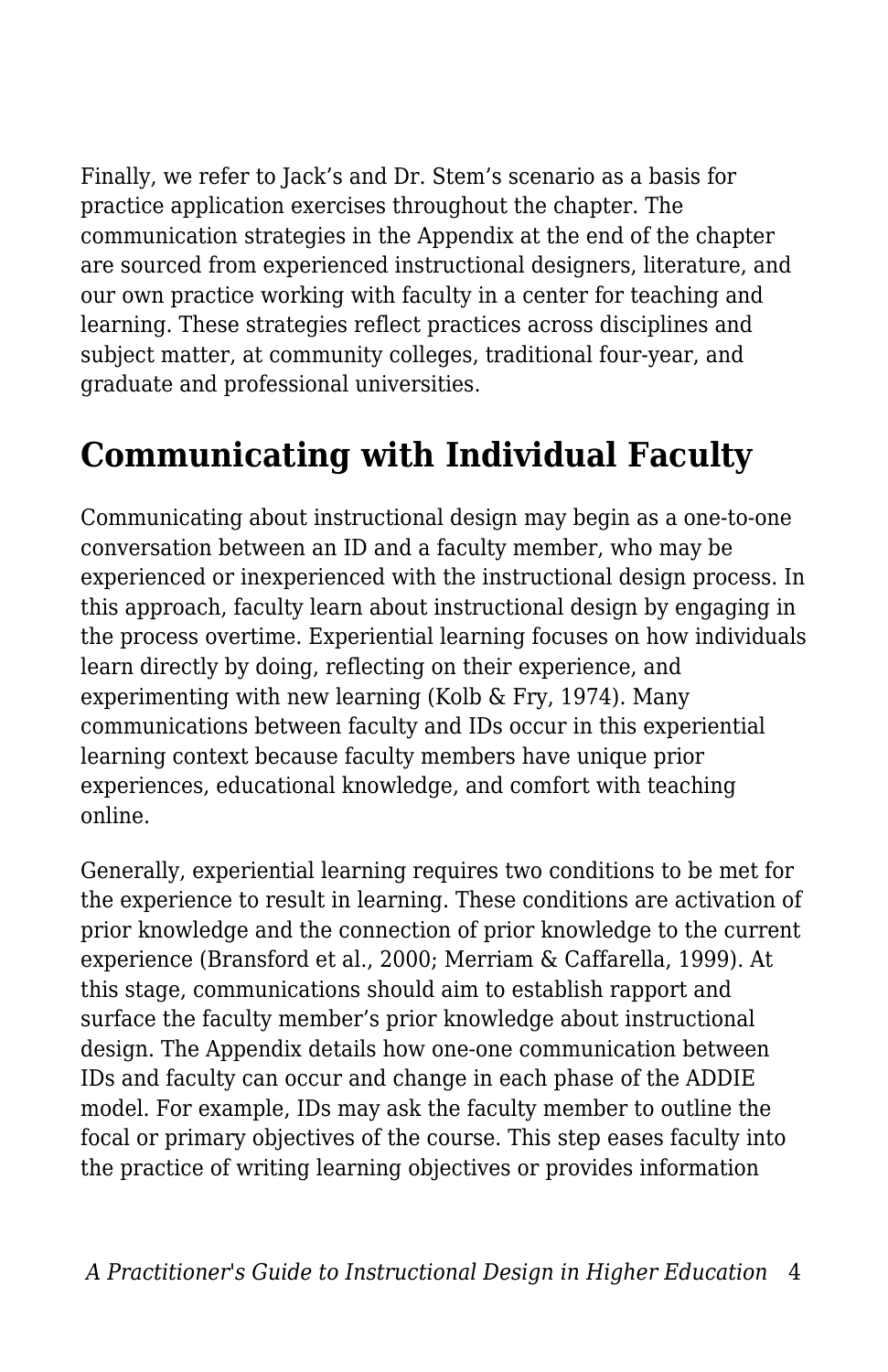about faculty skill level that the ID can use to coach the faculty member on elements of a well-written behavioral objective. Through additional conversations, the faculty member can be prompted to reflect on the completed work and revise the objectives where needed. In the case of a more experienced faculty member who has previously worked with an ID or designed an online course, rapport and a shared vocabulary may exist, so communications are more easily facilitated. By establishing a mutual understanding of the faculty member's existing knowledge with basic instructional design practices, the next stage of communication will involve helping faculty knowledge to engage in the next stage of applying instructional design to a course.

Next, IDs may move into the use of templates like a storyboard, for example, the UMB FCTL Storyboard or th[e](https://airtable.com/templates/content-production/expojxyt3dvciZqvm/addie-instructional-design-model) [Table-Style Course Design](https://airtable.com/templates/content-production/expojxyt3dvciZqvm/addie-instructional-design-model) [Template,](https://airtable.com/templates/content-production/expojxyt3dvciZqvm/addie-instructional-design-model) which are tools for both the faculty members and the ID to begin course development work helping to organize design tasks for faculty.

#### **Application Exercise 1**

Given the status of the biochemistry syllabus that Jack received, what questions could Jack ask Dr. Stem to establish rapport and evaluate the faculty member's prior knowledge about course design? Jot down a few questions you would want to ask Dr. Stem to get started with building rapport. After you write your questions, refer to the prompts in the first column in the Appendix) to check your ideas. Also, refer to the linked web tools for practice developing a set of course objectives with a faculty member.

### **Faculty Peer-Supported Learning**

Peer learning is a broad term that encompasses those experiences where peers help one another to learn new knowledge or skills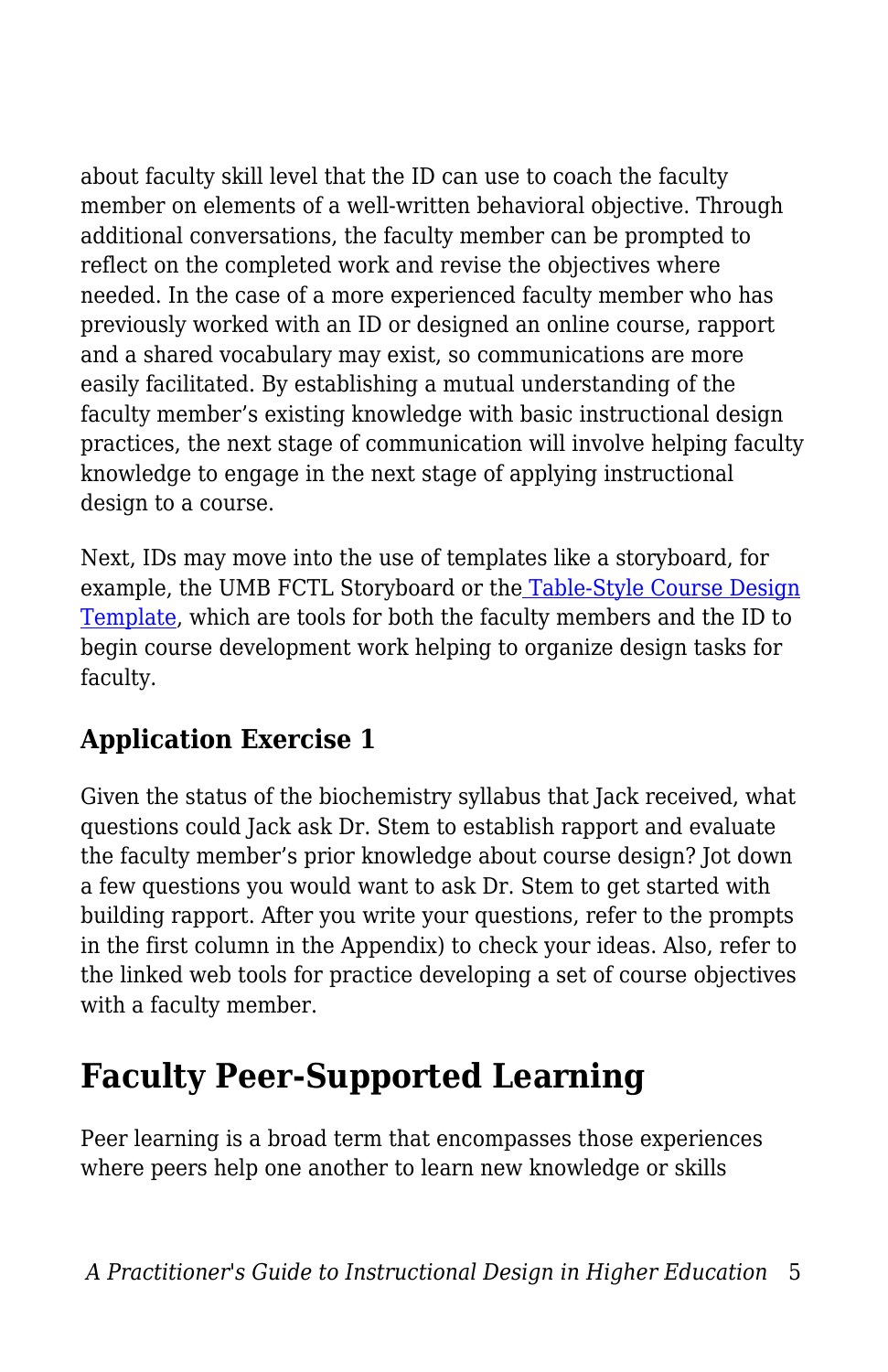(O'Donnell, 2006). Faculty peers play a significant role in faculty learning and should not be overlooked in communications about instructional design. A highly structured process like ADDIE does not fit with peer learning, but peer learning is included because of its significance to faculty learning. Peers are an excellent source to create comfort with and knowledge about instructional design.

In a recent survey of health professions on our graduate campus, almost half of faculty respondents (n=476) reported learning about educational technology or virtual teaching from a peer. Peer learning occurs in a faculty member's workplace, classroom, or clinical teaching environment. Peer learning may be structured, as in the case of peer observations of teaching, to follow a cycle of observation, feedback, and reflection (Chism, 2007; Martin & Double, 1998; Webb & McEnerney, 1995); however, peer learning via teaching observation is less common in online settings. So how might IDs communicate through peer learning networks about instructional design?

We propose two ways IDs can communicate with faculty and their network of peers: 1) collect data on faculty instructional design experiences through periodic evaluations, and 2) making direct requests for referrals to other faculty. At many colleges and universities, evaluation of instructional design projects occurs via evaluation surveys, semi-structured feedback, or focus groups. The results of these evaluations can be shared on a website or within the institution. IDs may choose to share data directly with new faculty members, especially if data pertains to services the ID provided.

IDs can also build networks of faculty with anyone they have engaged with in a constructive instructional design process. IDs may ask faculty members directly if they may be used as a reference or referral. When establishing work relationships with new faculty members, IDs can connect new instructional design clients to established instructional design clients – who may represent their experiences to peers. Faculty members experiencing the instructional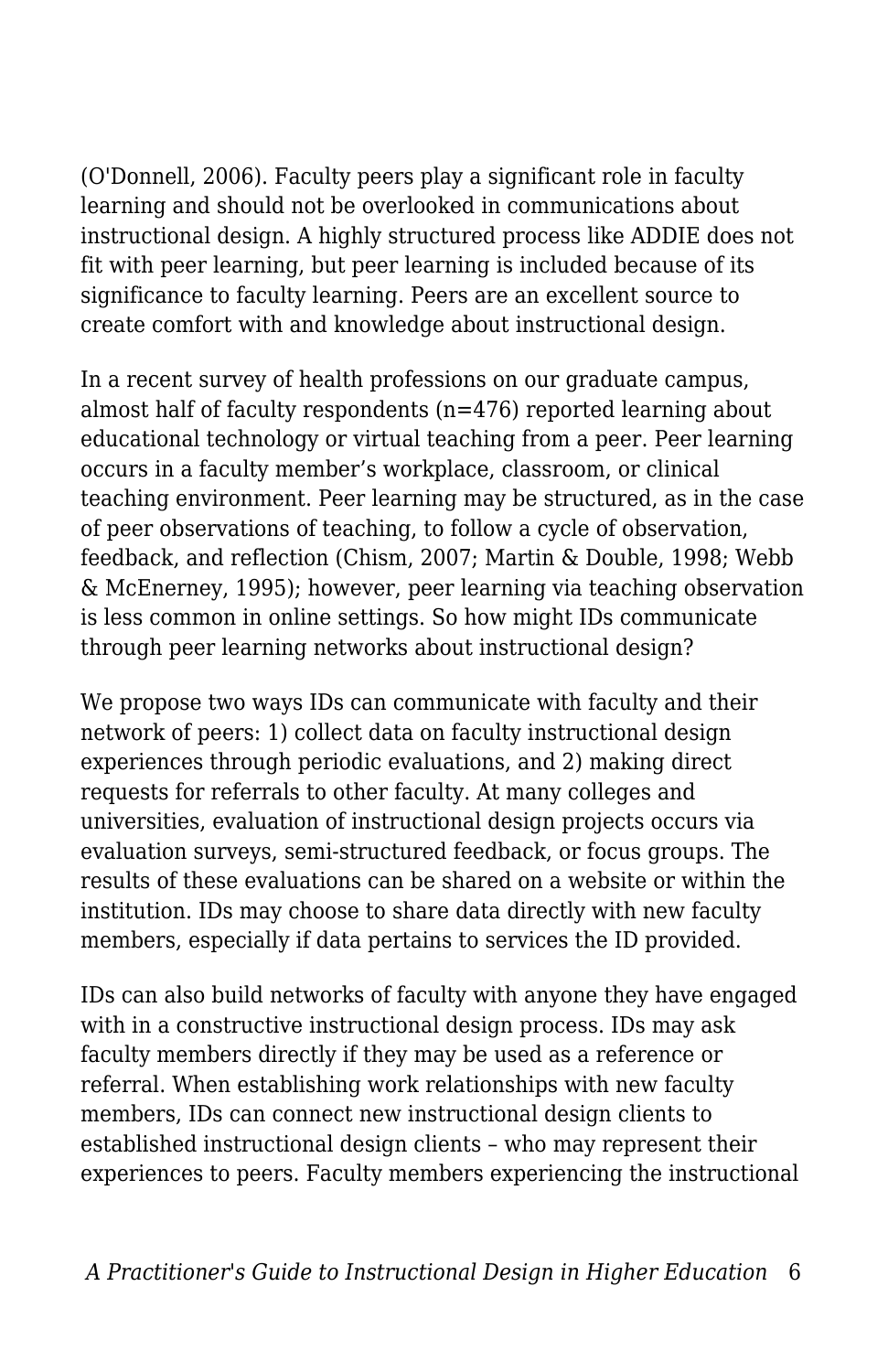design process serve as champions for the ID by sharing experiences and challenges to break down barriers to the process of engagement. The challenge for IDs is determining the best ways to network and communicate their expertise with faculty in this informal learning approach.

### **Communicating in Groups**

An extension of both experiential learning and peer learning is faculty learning communities (FLCs). FLCs are small groups of faculty members that may be cohort-based (i.e. same rank or hiring date) or interest-based (e.g. online teaching or assessment)and meet regularly to advance their knowledge on educational topics (Cox, 2004). FLCs typically meet during an academic year and may be peer-led or facilitated by teaching and learning staff (see [https://edtechbooks.org/-ufsZ](https://citl.indiana.edu/programs/faculty-learning-communities/index.html) or [https://edtechbooks.org/-qUFa](https://www.umaryland.edu/fctl/programs/online-teaching-community/) .

FLCs focused on online teaching offer a platform for the ID to communicate with faculty either formally or informally. For example, an ID may educate faculty on the instructional design process or facilitate educational technology demonstrations. Informally, the ID may attend as a subject-matter expert to answer questions about the design of assessments in a learning management system.

IDs may also collaborate with faculty on specific scholarly projects involving online educational tools. IDs have expertise using features of polling tools or audio/ video recording and annotation tools like Screencast-O-Matic (see [https://screencast-o-matic.com/\)](https://screencast-o-matic.com/) or VoiceThread (se[e](https://voicethread.com/) <https://voicethread.com/>). This specific knowledge is valuable in the design, conduct, and analysis of the impact of projects involving educational technology interventions. Depending on the topical focus of the FLC and the purpose of an ID's participation, as consultant, subject-matter expert, or scholarly partner, the communications approach of the ID will vary.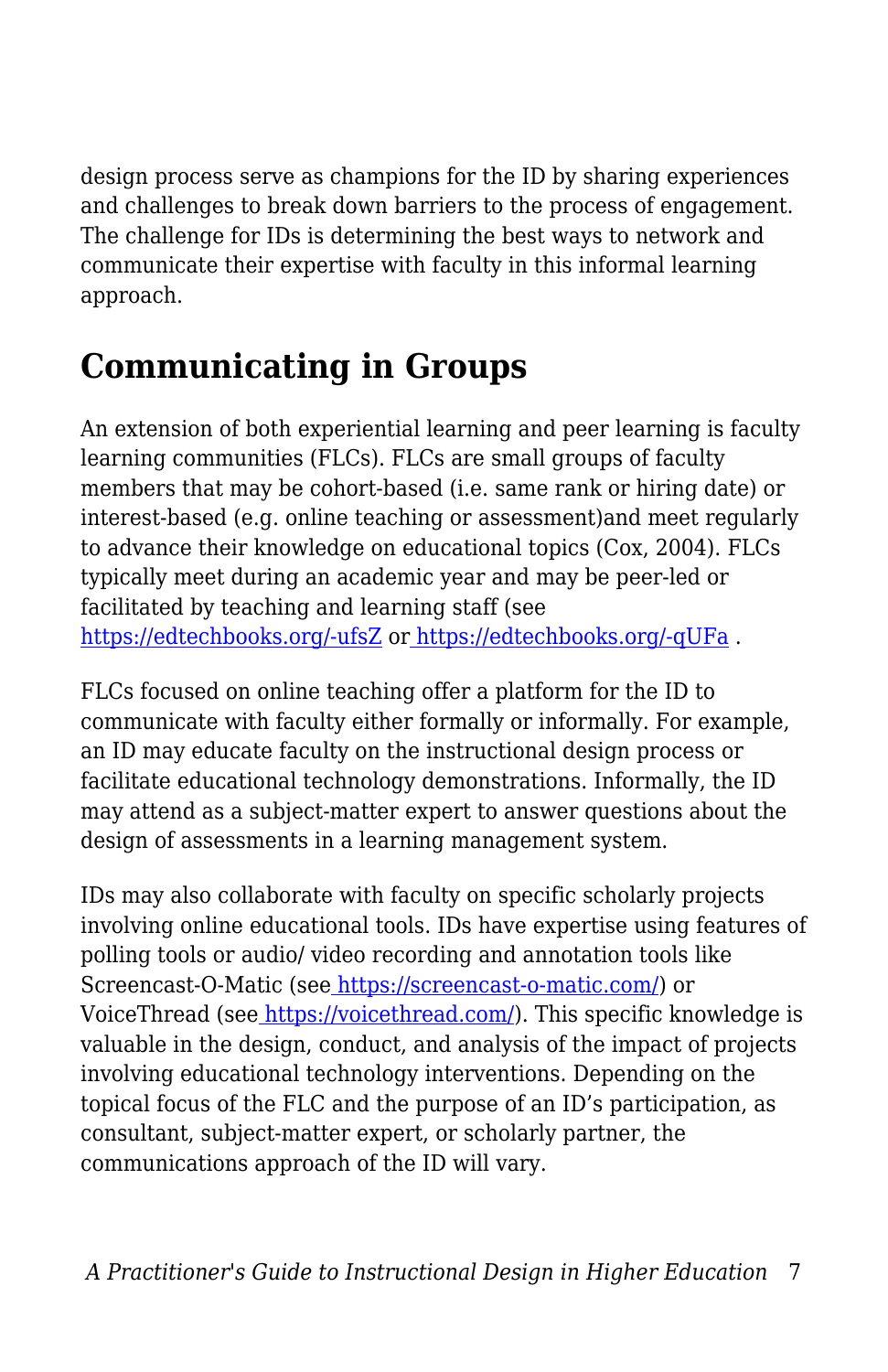#### **Application Exercise 2**

Jack incorporates a game-based tool in Dr. Stem's biochemistry course to engage the students. Dr. Stem reports he is not technologically savvy. Jack invites Dr. Stem to join an FLC where online teaching faculty share their experiences with similar tools. Brainstorm a few approaches to working with Dr. Stem on learning to use the game-based tool. After writing some ideas, refer to the prompts in the Appendix for the Development stage, to check your ideas.

#### **Application Exercise 3**

Refer to the linked web tools Screencast-O-Matic (see <https://screencast-o-matic.com/>) or VoiceThread (see <https://voicethread.com/>). Outline a step-by-step communication guide to help faculty learn how to use the tool. Share work with a colleague or peer for feedback.

### **Communicating in Workshops**

The development and facilitation of workshops on instructional design is a prime opportunity to communicate with faculty about instructional design. Often, faculty want to learn about educational technology without a sound pedagogical justification for how it helps to achieve student learning outcomes in a course (Zhu et al., 2011). Communications in planning or developing workshops help the ID to target the pedagogical goals of a department or group of faculty members and then coach them on the selection of the specific tool to achieve that goal. Workshops, or short educational sessions, comprise nearly 60% of all faculty development efforts across higher education institution types. Sessions range in duration from one to three hours and are often customized to discipline-specific needs (Beach et al., 2016). For example, Chairs holders of a biochemistry department may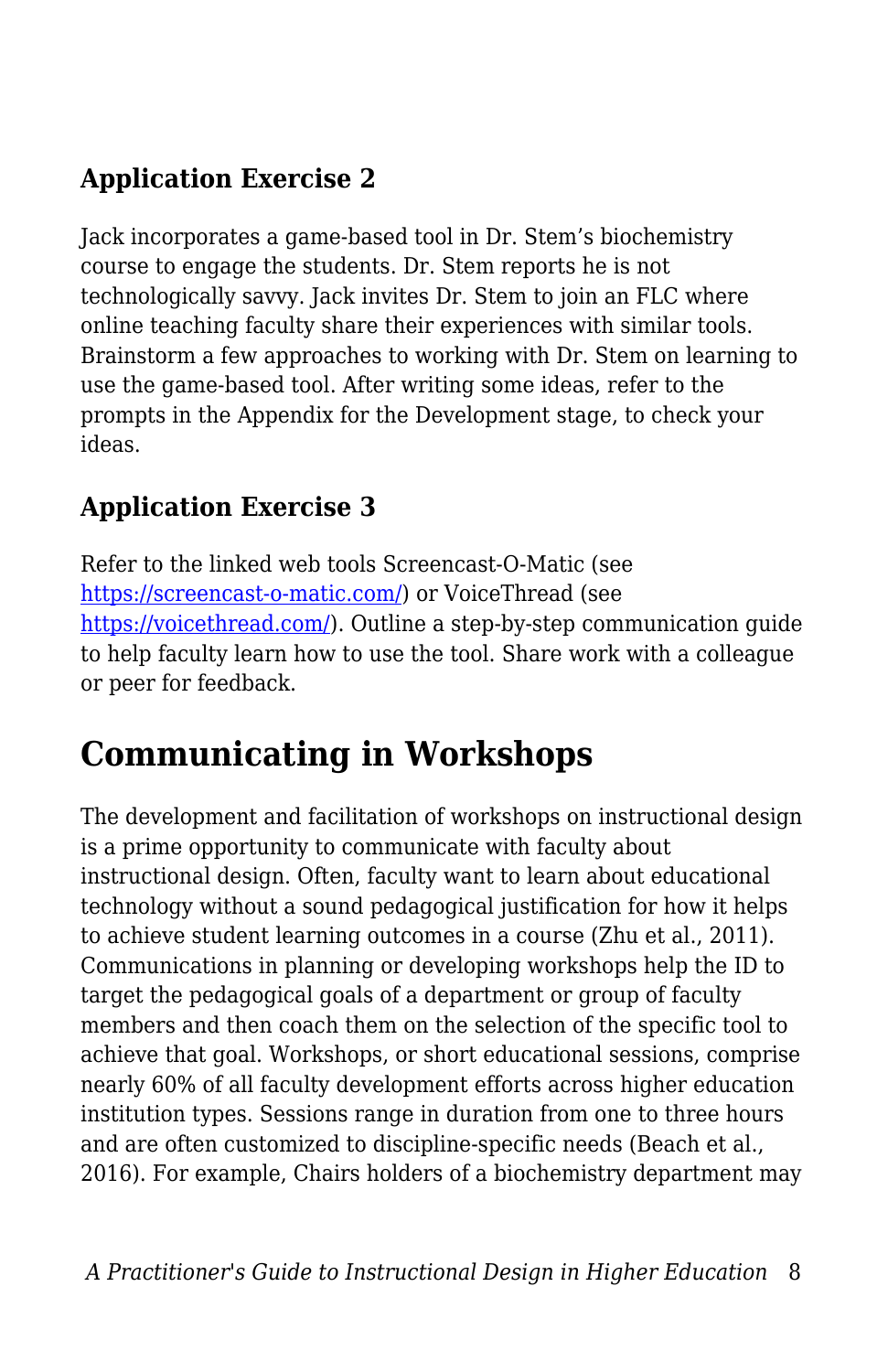want a workshop on ideas for structuring activities that promote student engagement in an online course whereas an English department may be more concerned with approaches to assessing writing with rubrics.

IDs may help plan or run the workshop which begins with the individual consultation process, such as, clarifying the goals and purpose of the workshop. IDs may also conduct a pre-workshop needs assessment via a survey (se[e](https://www.sogosurvey.com/survey-templates/school/teacher-professional-development-survey/) [Sample Teacher Professional](https://www.sogosurvey.com/survey-templates/school/teacher-professional-development-survey/) [Development Survey,](https://www.sogosurvey.com/survey-templates/school/teacher-professional-development-survey/) an[d](https://www.sampleforms.com/workshop-evaluation-form.html) [Sample Workshop Evaluation Forms\)](https://www.sampleforms.com/workshop-evaluation-form.html) to further analyze workshop topic needs for instructional design education in the broader institution. From this point, IDs create workshop objectives, develop a segment where the skill is modeled, and guide faculty in the use of any new skills for their teaching. For example, conducting a workshop on using Flipgrid (see https://info.flipgrid.com/) in the online classroom. A workshop includes a demonstration of how instructors can use Flipgrid to host asynchronous video discussions with students online. In the practice segment, workshop participants practice creating a one-minute multimedia file of a topic in their course and then comment on another participants' files by video recording.

Workshops are a dominant approach to faculty learning and ideal space for IDs to lead communication with faculty regarding a broad range of skills from the introduction of the instructional design process to specific educational technology demonstrations with handson practice.

#### **Application Exercise 4**

After attending a workshop on Flipgrid, what could Jack do to follow up with Dr. Stem on the activities in which he can incorporate Flipgrid in his course? Brainstorm a couple of questions to ask Dr. Stem about the workshop and how he will integrate what he learned into his course. After writing down some ideas, refer to the prompts in Table 1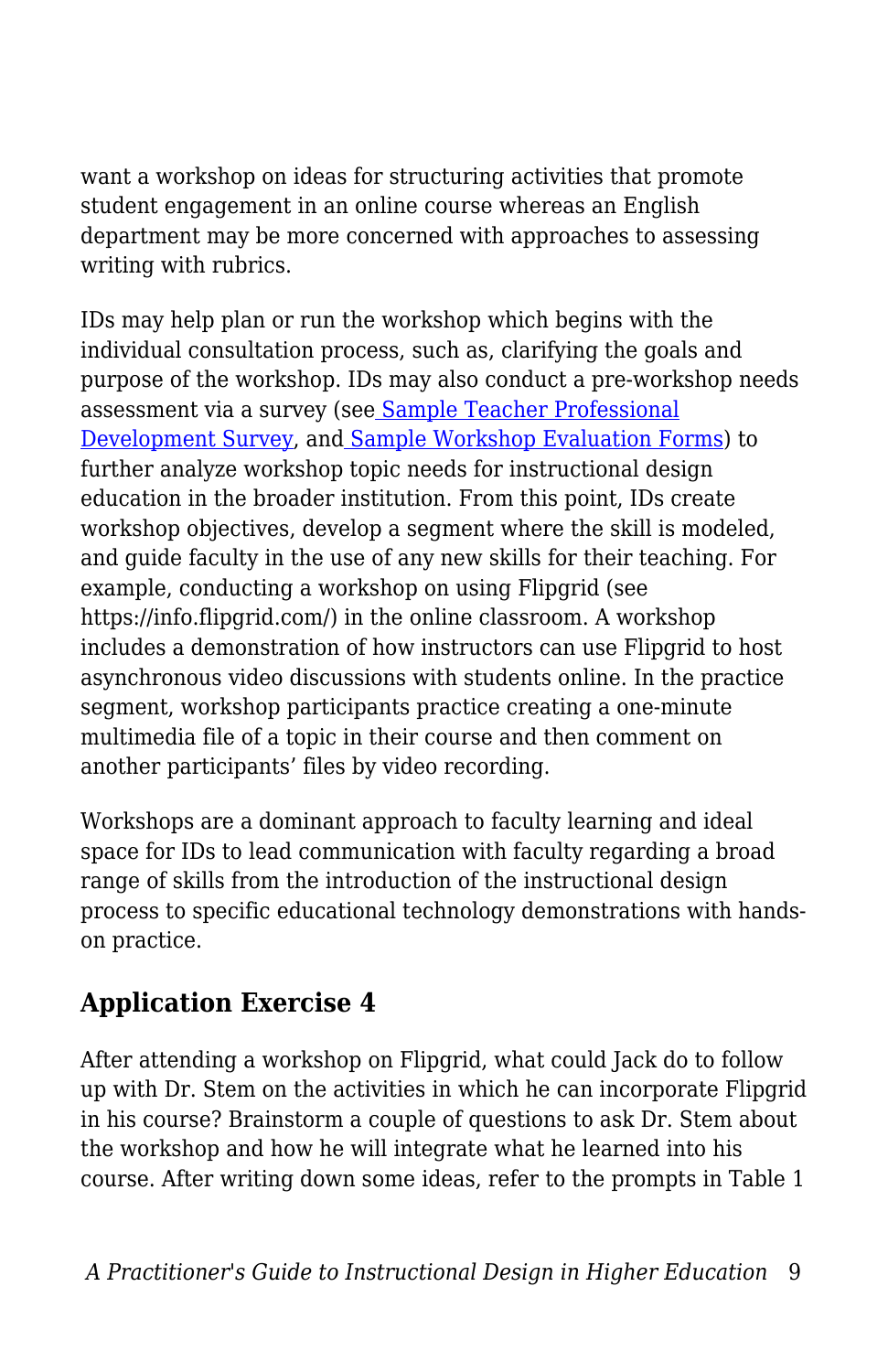(see Appendix), the Implementation stage, to check your ideas.

This section of the chapter provided background on environments where faculty are likely to learn about instructional design for online teaching including one-on-one interactions, communicating in groups, and workshop settings. The next section discusses overcoming communication barriers.

### **Overcoming Communication Barriers**

Three common challenges that IDs face are lack of faculty buy-in, working with subject matter experts, and faculty awareness or misconceptions of an IDs role (Intentional Futures, 2016; Richardson et al., 2019). Forward motion in any design project can be stalled due to faculty resistance, non-participation or follow-up, and general difficulty embracing technology (Belt & Lowenthal, 2020). How might IDs handle resistance and non-participation?

First, it is important to recognize that in learning new technologies or adapting new ways of teaching, IDs will often meet resistance or apprehension from inexperienced faculty. As educators, instructional designers, and faculty members, we observe many kinds of behaviors that suggest difficulty in the instructional design communications process. While not an exhaustive list, the behaviors may include one or more of the following: misunderstanding the online instructional process, miscalculation of effort needed to design a full course, avoidance of the design work process, or failure to follow-up. Misunderstanding the online instructional design process is when the faculty member believes that there is a direct transference of inperson course content to the online space with synchronous lectures, or scheduled class meeting times. Miscalculation occurs when the faculty member does not initially understand that the entire course requires planning and building in advance of its start date. This misunderstanding can derail a project because the faculty member is not expecting to spend the sustained time needed to build and plan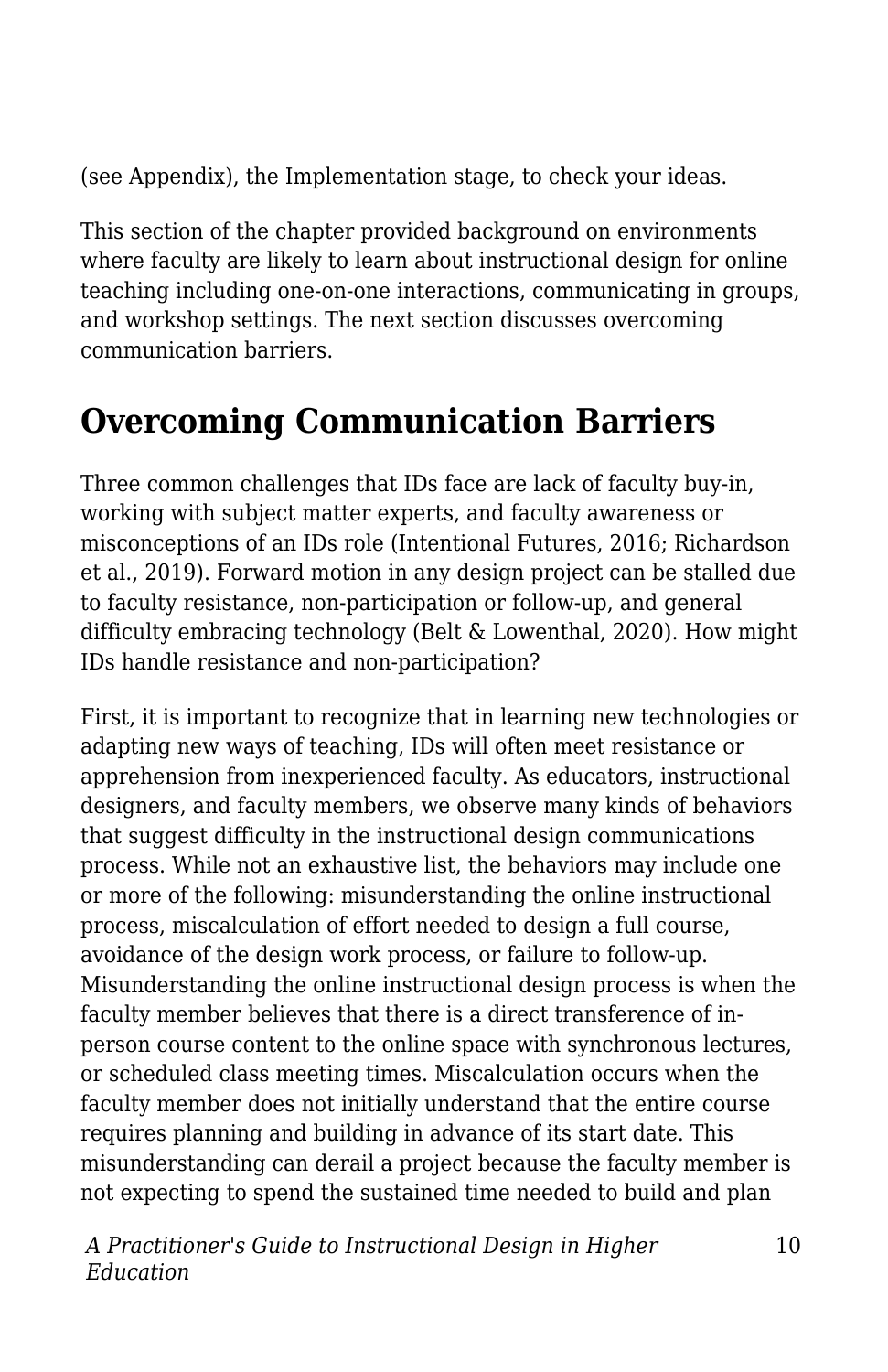the majority of the course. IDs need to clearly and consistently communicate expectations, time, and effort requirements during the individual meeting stage, early in the engagement process, and during the development stage. Ineffective communication including unclear expectations hinders the faculty-ID working relationship (Chen & Carliner, 2020).

Avoidance and procrastination may also be encountered in the design process. Once work begins, faculty may avoid meetings and calls with the ID. This can be because they feel overwhelmed or are not sure where to start. The ID's role here is critical in assessing where help is needed, being gently persistent, communicating regularly, and chunking tasks, so that faculty experience success. Small successes help the development process move forward.

Finally, IDs may support faculty that teach in different disciplines and modalities (e.g., online, blended) to build a variety of courses. Thus, exposure to courses across disciplines, coupled with educational technology expertise, position IDs as a nexus for instructional support with and among faculty. IDs can leverage this broad experience to overcome faculty challenges and barriers to the instructional design experience.

#### **Application Exercise 5**

Jill is a new ID and excited to begin working on her first ID project. She starts designing a course without having an initial meeting with the faculty member to delineate faculty and ID roles and responsibilities. How might this misstep in communication affect the design process? Reflect on your experience with faculty or interview an experienced instructional designer.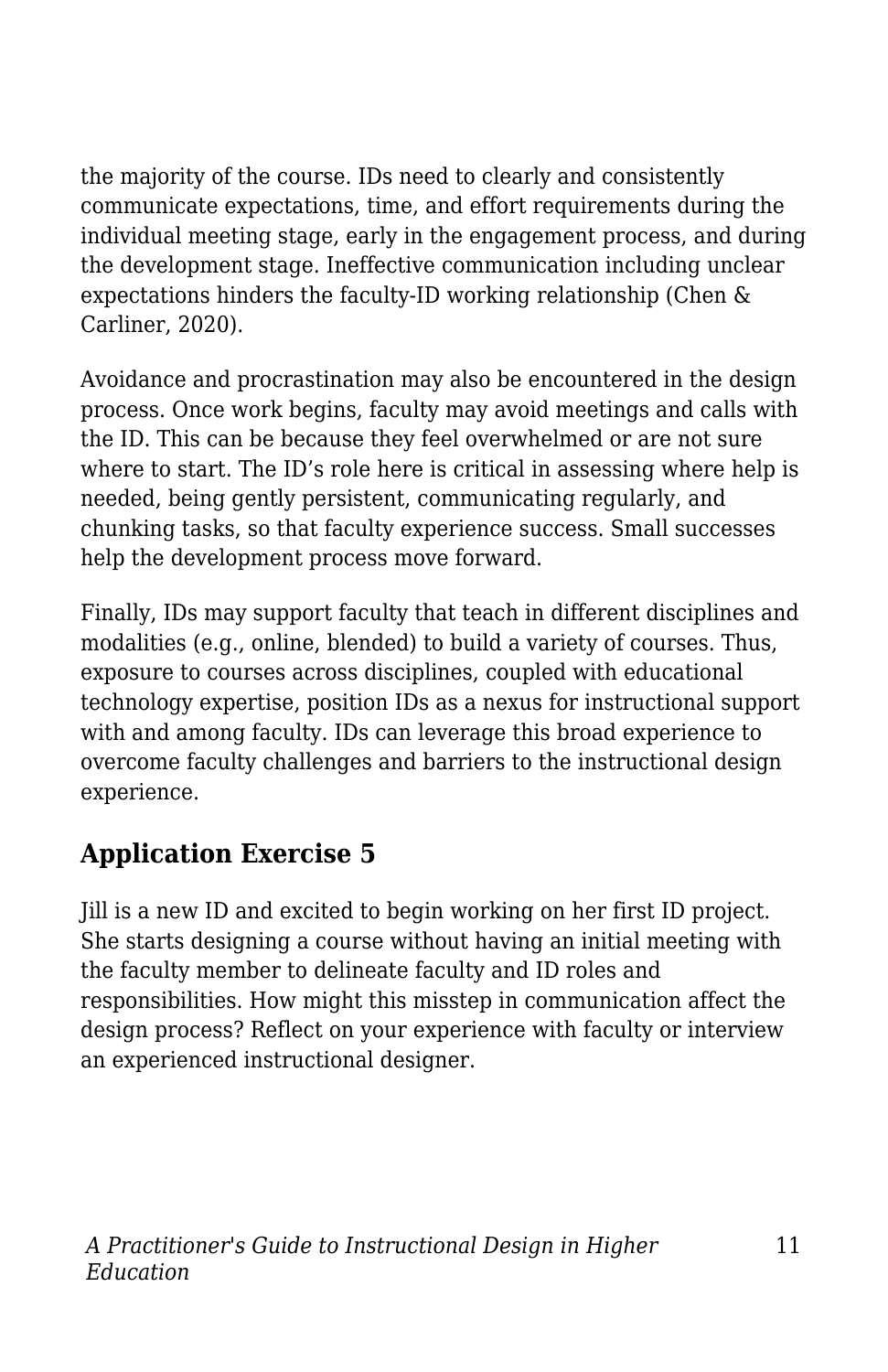### **Examples in Practice**

The communication matrices (see Appendix, Table 1) are framed by the phases of the ADDIE model (i.e., analysis, design, development, implementation, and evaluation), where applicable. We reference three faculty learning approaches with a concrete deliverable (e.g., a course, collaborative scholarship, or a MOOC), where the ADDIE process is applicable. Within the phases of the ADDIE model, the communication matrices are organized by their purpose, frequency, type of communication, prompts, and expected outcome. We hope that IDs will find this a robust communication reference for fostering effective communications with faculty and leading to smooth instructional design projects.

#### **Implications for Instructional Designers**

Our aim in this chapter was to provide resources to IDs for immediate use in communicating with faculty. Communicating instructional design goals with faculty is effective when it includes multiple methods including face-to-face meetings, collaborative tools, team meetings, and frequent status updates. It is also important to have a central website to use for communicating and accessing materials electronically and for submission of consultation forms and support content (se[e](https://www.umaryland.edu/fctl/services/consultations/) [UMB FCTL Consultations](https://www.umaryland.edu/fctl/services/consultations/) and [Sample Consultation](https://umbfctl.wufoo.com/forms/z1p5oo0n1n511ks/) [Request Form\)](https://umbfctl.wufoo.com/forms/z1p5oo0n1n511ks/).

We hope the communication matrix offered in this chapter (see Appendix) with associated prompts and the links to templates will help IDs establish new relationships with faculty members in a variety of settings. Embedded within this chapter are templates, including initial intake and consultation meeting templates, and instructional design project development tools, such as storyboards and project plan charts. The examples, tools, templates, and the communications matrix included in this chapter have been tested to support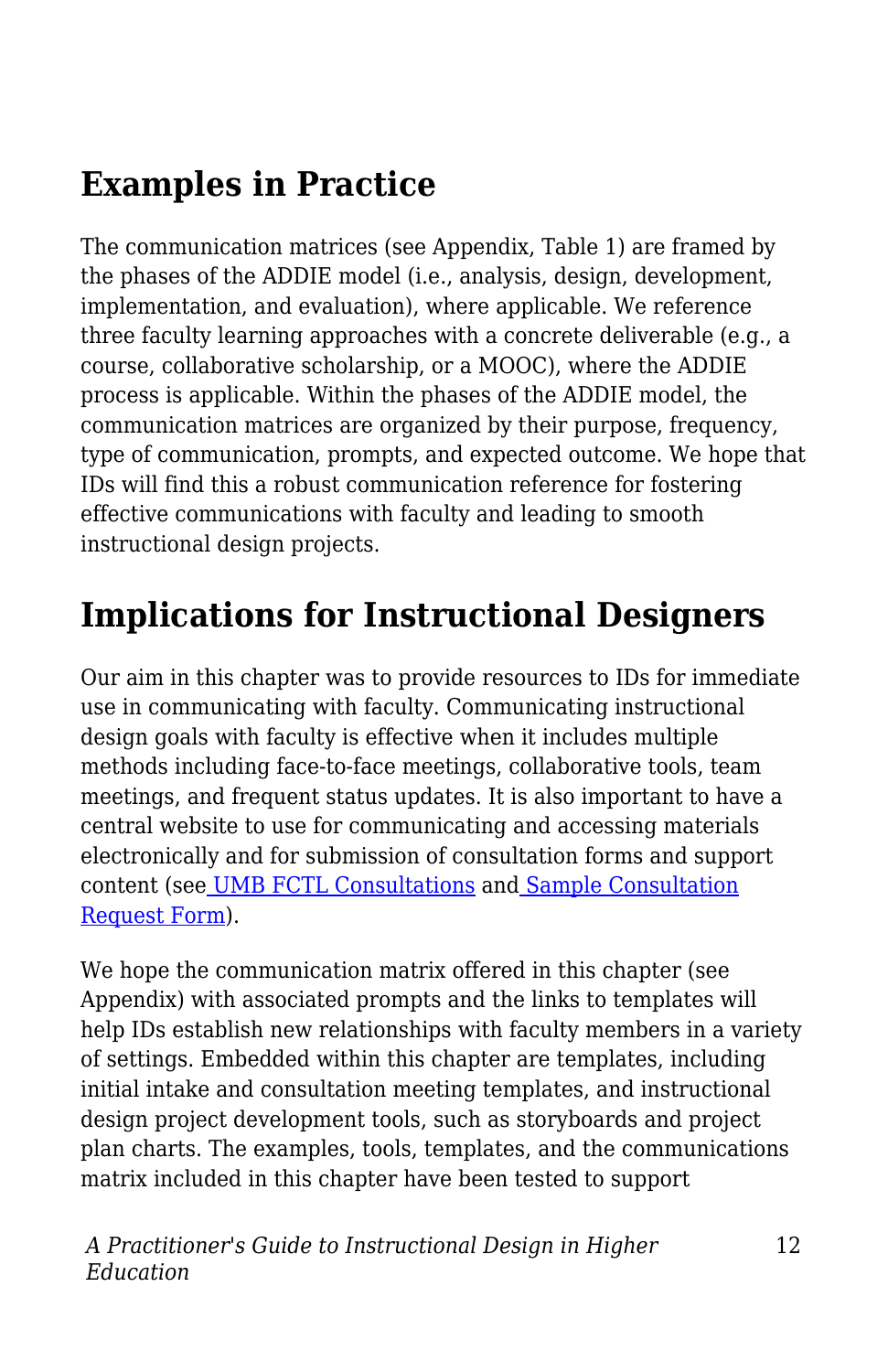constructive and creative instructional design communications with faculty members across settings, project types and faculty development approaches. While applying these to communications resources for instructional design with faculty, we hope they also lead to smooth and fruitful collaborations across all skill levels and types of institutions.

### **References**

- Belt, E., & Lowenthal, P. (2020). Developing faculty to teach with technology: Themes from the literature. TechTrends, 64(2), 248-259[.](https://doi.org/10.1007/s11528-019-00447-6) [https://edtechbooks.org/-wfy](https://doi.org/10.1007/s11528-019-00447-6)
- Beach, A. L., Sorcinelli, M. D., Austin, A. E., & Rivard, J. K. (2016). Faculty development in the age of evidence: Current practices, future imperatives. Stylus Publishing, LLC.
- Branch, R. M. (2009). Instructional design: The ADDIE approach. Springer.
- Bransford, J. D., Brown, A. L., & Cocking, R. R. (2000). How people learn: Brain, mind, experience, and school: Expanded Edition. National Academy Press[.](https://doi.org/10.17226/9853) [https://doi.org/10.17226/9853.](https://doi.org/10.17226/9853)
- Chen, Y., & Carliner, S. (2020). A special SME: An integrative literature review of the relationship between instructional designers and faculty in the design of online courses for higher education. Performance Improvement Quarterly, 33(4), 471-495. [https://edtechbooks.org/-ign](https://doi.org/10.1002/piq.21339)
- Chism, N. V. N. (2007). Peer review of teaching: A sourcebook (2nd ed.). Jossey-Bass.
- Cox, M. D. (2004). Introduction to faculty learning communities. New Directions for Teaching and Learning, (97), 5-23.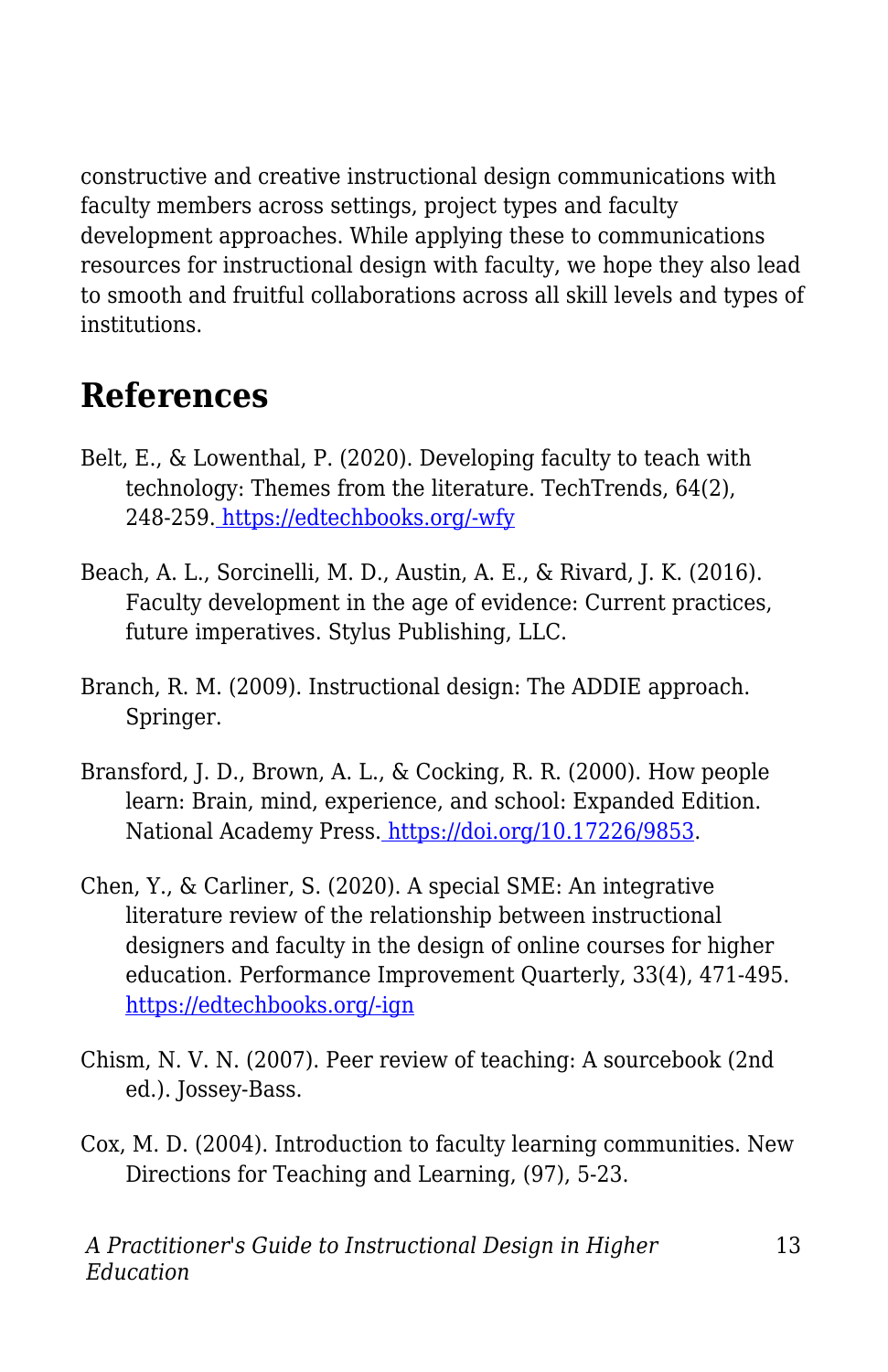<https://doi.org/10.1002/tl.129>

- Daspit, J., Tillman, C. J., Boyd, N., & Mckee, V. (2013). Crossfunctional team effectiveness: An examination of internal team environment, shared leadership, and cohesion influences. Team Performance Management, 19(1), 34-56. [https://edtechbooks.org/-MEfE](https://doi.org/10.1108/13527591311312088)
- Ferguson, M. S. (2018). Examining effective collaboration in instructional design (Publication No. 595) [OTS Master's Level Projects & Papers, Old Dominion University]. ODU Digital Commons. https://digitalcommons.odu.edu/ots\_masters\_projects/595
- Intentional Futures. (2016). Instructional design in higher education: A report on the role, workflow, and experience of instructional designers. https://intentionalfutures.com/static/instructional-design-in-higher -education-report-5129d9d1e6c988c254567f91f3ab0d2c.pdf
- Kolb, D. A., & Fry, R. E. (1974). Toward an applied theory of experiential learning. M.I.T. Alfred P. Sloan School of Management.
- Martin, G. A., & Double, J. M. (1998). Developing higher education teaching skills through peer observation and collaborative reflection. Innovations in Education and Training International, 35(2), 161-170[.](https://doi.org/10.1080/1355800980350210) [https://edtechbooks.org/-XWNt](https://doi.org/10.1080/1355800980350210)
- Merriam, S. B., & Caffarella, R. S. (1999). Learning in adulthood: A comprehensive guide (2nd. ed.). Jossey-Bass.
- O'Donnell, A. M. (2006). The role of peers and group learning. In P. A. Alexander & P. H. Winne (Eds.), Handbook of educational psychology (2nd ed., pp. 781–802). Erlbaum.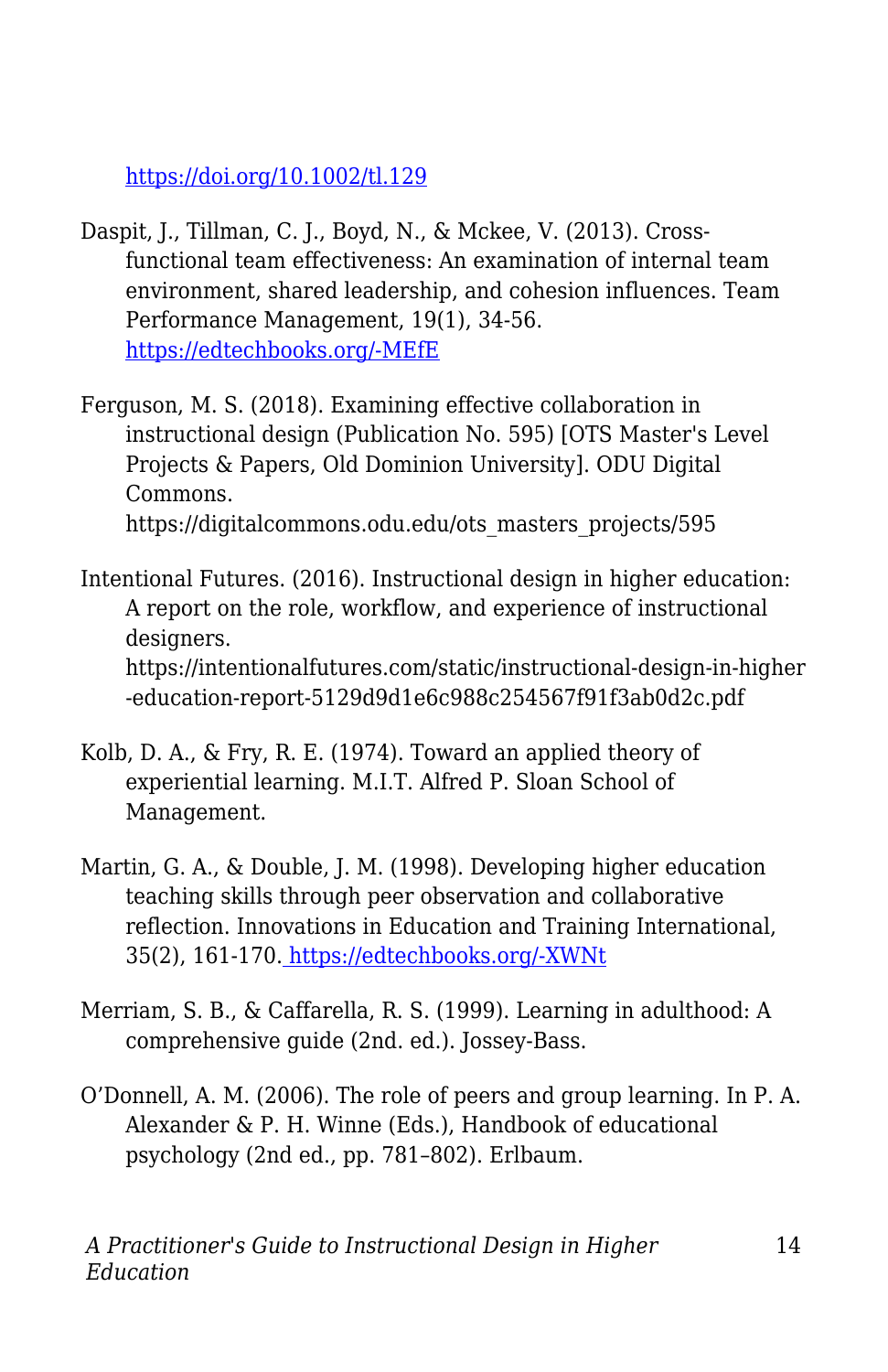- Richardson, J. C., Ashby, I., Alshammari, A. N., Cheng, Z., Johnson, B. S., Krause, T. S., Lee, D., Randolph, A. E., & Wang, H. (2019). Faculty and instructional designers on building successful collaborative relationships. Educational Technology Research and Development, 67(4), 855-880[.](https://doi.org/10.1007/s11423-018-9636-4) [https://edtechbooks.org/-NcQ](https://doi.org/10.1007/s11423-018-9636-4)
- Webb, J., & McEnerney, K. (1995). The view from the back of the classroom: A faculty-based peer observation program. Journal on Excellence in College Teaching, 6(3), 145-160.
- Zhu, E., Kaplan, M., Dershimer, R. C., & Bergom, I. (2011). Use of laptops in the classroom: Research and best practices. CRLT Occasional Papers, 30, 1-6.

#### **Appendix**

Table 1

Communication Matrix Resources for Course Design, by Instructional Design Phase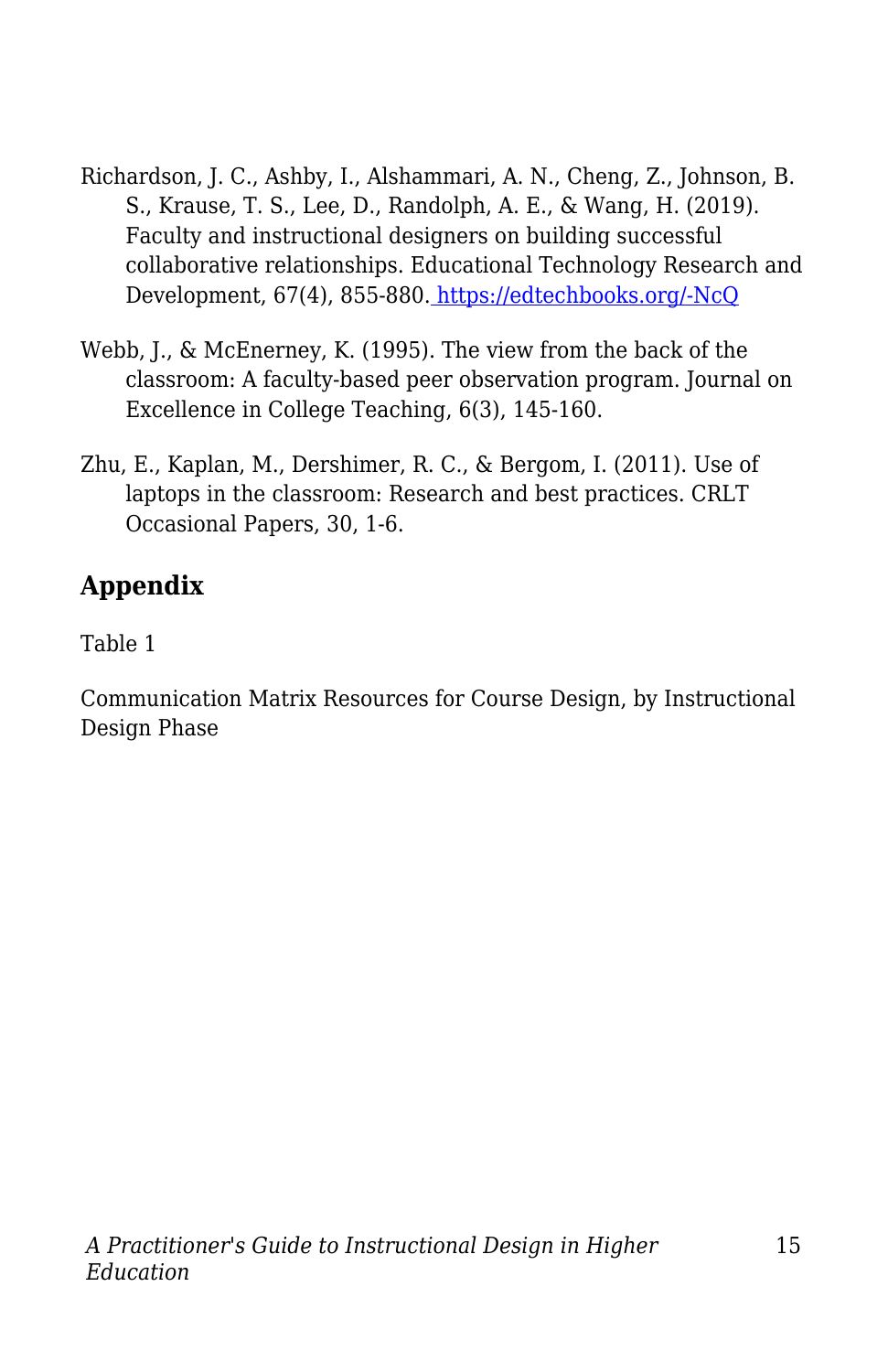|                | <b>Analysis</b>                                                                                                                                                                                                                                                                                                                                                                                                                                                                                                         | Design                                                                                                                                                                                                                                                                                                                                                                                                                                                                                                                                                  | <b>Development</b>                                                                                                                                                                                                                                                                                                                                                                                               | Implementation                                                                                                                                                                                | <b>Evaluation</b>                                                                                                                                                                                                                                                                                                                                                                                                                                 |
|----------------|-------------------------------------------------------------------------------------------------------------------------------------------------------------------------------------------------------------------------------------------------------------------------------------------------------------------------------------------------------------------------------------------------------------------------------------------------------------------------------------------------------------------------|---------------------------------------------------------------------------------------------------------------------------------------------------------------------------------------------------------------------------------------------------------------------------------------------------------------------------------------------------------------------------------------------------------------------------------------------------------------------------------------------------------------------------------------------------------|------------------------------------------------------------------------------------------------------------------------------------------------------------------------------------------------------------------------------------------------------------------------------------------------------------------------------------------------------------------------------------------------------------------|-----------------------------------------------------------------------------------------------------------------------------------------------------------------------------------------------|---------------------------------------------------------------------------------------------------------------------------------------------------------------------------------------------------------------------------------------------------------------------------------------------------------------------------------------------------------------------------------------------------------------------------------------------------|
| <b>Purpose</b> | Build rapport,<br>assess faculty<br>member's prior member;<br>knowledge and negotiate<br>experience<br>level                                                                                                                                                                                                                                                                                                                                                                                                            | <b>Clarify role of the Manage</b><br><b>ID</b> and faculty<br>deadlines and<br>deliverables                                                                                                                                                                                                                                                                                                                                                                                                                                                             | development<br>milestones<br>attainment or<br>address<br>challenges                                                                                                                                                                                                                                                                                                                                              | Pre-launch to<br>review, acclimate<br>progress, monitor faculty member to course<br>course tools, and<br>test functionality                                                                   | Collect.<br>feedback on<br>design and<br>performance.                                                                                                                                                                                                                                                                                                                                                                                             |
| Approach       | Initial meeting<br>between ID and<br>faculty                                                                                                                                                                                                                                                                                                                                                                                                                                                                            | Regular meetings<br>with the faculty<br>member                                                                                                                                                                                                                                                                                                                                                                                                                                                                                                          | Regular meetings<br>with the faculty<br>member; Follow up member<br>with non-<br>responsive faculty                                                                                                                                                                                                                                                                                                              | Regular meetings<br>with the faculty                                                                                                                                                          | Debriefing<br>meeting;<br>Planning<br>meeting for<br>revisions or<br>enhancements.                                                                                                                                                                                                                                                                                                                                                                |
|                | Four to six<br><b>Frequency</b> months prior to<br>course start                                                                                                                                                                                                                                                                                                                                                                                                                                                         | Regular intervals,<br>driven by course<br>implementation                                                                                                                                                                                                                                                                                                                                                                                                                                                                                                | Regular intervals,<br>driven by course<br>implementation                                                                                                                                                                                                                                                                                                                                                         | Weekly or bi-weekly Mid-point and<br>check-ins                                                                                                                                                | end of course                                                                                                                                                                                                                                                                                                                                                                                                                                     |
| <b>Prompts</b> | Thank you for<br>meeting with me work on this<br>today. The<br>purpose of this<br>meeting is to<br>discuss<br>transitioning<br>vour course<br>online. First. I<br>would like to<br>learn more<br>about you and<br>your course.<br>How long have<br>you been<br>teaching this<br>course? Have<br>you taught<br>online before or<br>been a student<br>in an online<br>course? Do you<br>have experience<br>working with an<br>instructional<br>designer? Do<br>you have any<br>concerns putting<br>this course<br>online? | As we begin our<br>project, we will<br>spend time<br>outlining the<br>course's goals,<br>objectives,<br>assessments, and<br>activities. Now that this module? What<br>I understand your<br>availability<br>(comfort, ideas)<br>with creating an<br>online course, I<br>suggest we meet bi-have time to work<br>weekly for an hour,<br>until the month<br>before course<br>launch. Will this<br>frequency work for<br>you? We will<br>develop a project<br>plan of expected<br>milestones, so that<br>we can be sure to<br>hit our start date<br>target. | Your module<br>objectives are<br>aligned to what you like me to make?<br>assess in the<br>course. For module are you with the<br>5, though, I don't<br>see assessments.<br>How can I help with management<br>assessments are<br>you planning? Do<br>you want to<br>reschedule our next change?<br>meeting so you<br>on those? If you are<br>hitting some<br>roadblocks maybe<br>we can brainstorm<br>some ideas? | Do you have any<br>changes you would<br>How comfortable<br>functions of the<br>learning<br>system/tools? What<br>areas of the course<br>would you like me to completed,<br>review with you or | While we<br>made notes<br>about issues<br>during the<br>course and<br>some edits<br>that needed to<br>be made, now<br>that the<br>course has<br>what aspects<br>of the course<br>went well?<br>What did not<br>go well and<br>needs to be<br>improved?<br>Have you<br>reviewed your<br>course<br>evaluations?<br>When would<br>you like to get<br>together to<br>plan any<br>revisions or<br>changes to the<br>course while it<br>is still fresh? |
| <b>Outcome</b> | Project<br>commitment<br>between ID and<br>Faculty member                                                                                                                                                                                                                                                                                                                                                                                                                                                               | Project<br>development<br>planning and<br>milestones<br>established                                                                                                                                                                                                                                                                                                                                                                                                                                                                                     | Completion of<br>module specific<br>material. Address<br>roadblocks                                                                                                                                                                                                                                                                                                                                              | Course testing and<br>final changes                                                                                                                                                           | Enhanced<br>course design<br>or content<br>changes for re-<br>offering of<br>course.                                                                                                                                                                                                                                                                                                                                                              |